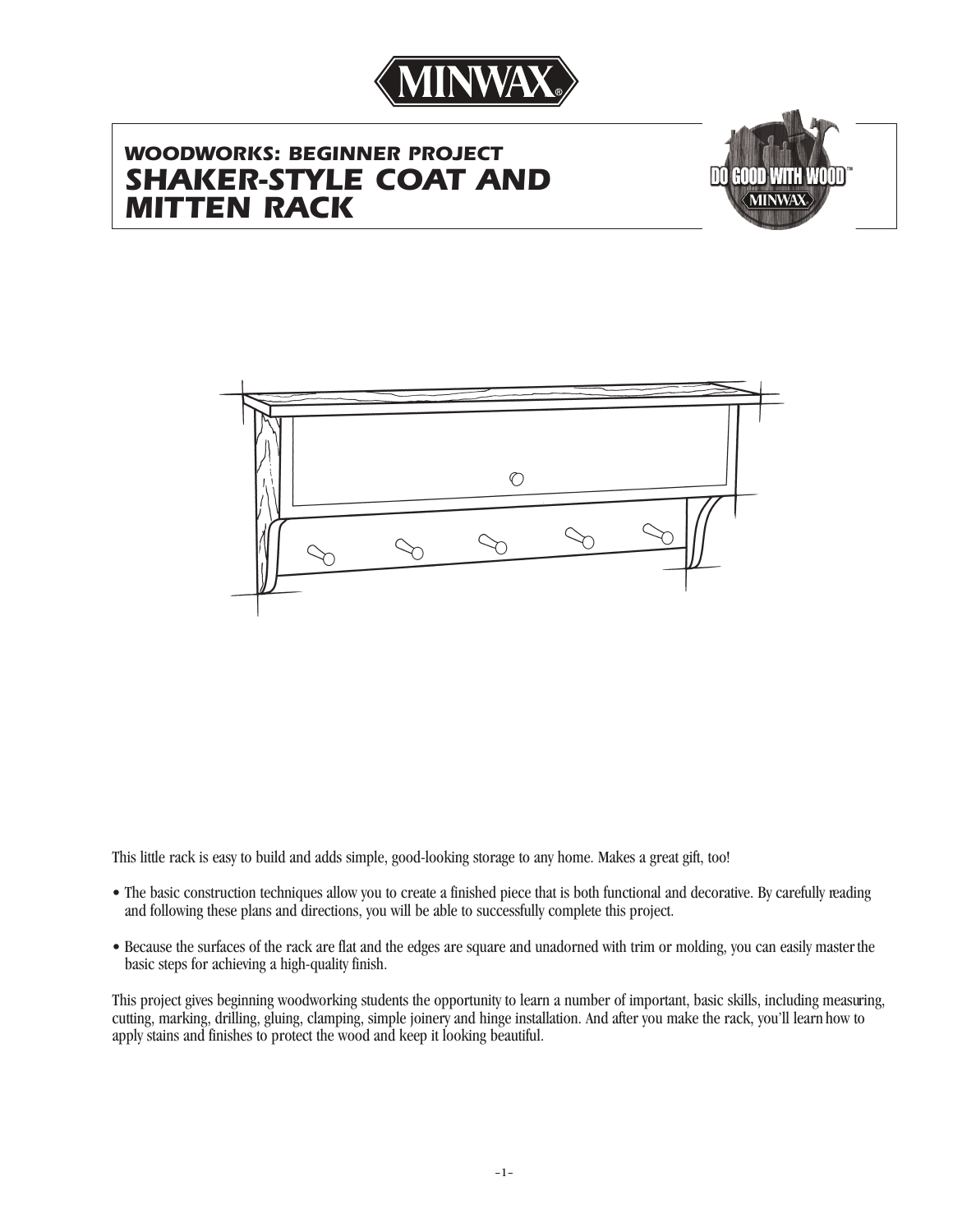## *TOOLS REQUIRED*

### **Hand Tools**

- Try or combination square
- Bar clamps
- Tape measure or folding ruler
- Screwdriver

### **Power Tools**

- Scroll or saber saw
- Table or circular saw
- Electric drill, 3/8**''** spade bit, 1/2**''** spade bit, pilot hole/countersink bit – Belt sander
- *WOOD BUYING/CUTTING LIST*

| Key          | Pcs.           | <b>Size</b>                   | <b>Description</b> |
|--------------|----------------|-------------------------------|--------------------|
| $\mathbf{A}$ | 2              | $3/4''$ x 6-1/4" x 14"        | pine sides         |
| B            |                | $3/4$ " x 6-1/4" x 32-1/2"    | pine shelf         |
| C            |                | $3/4''$ x 3-1/2" x 32-1/2"    | pine peg strip     |
| D            | 1              | $3/4$ " x 7-1/4" x 36"        | pine top           |
| E            |                | $3/4$ " x 5-13/16" x 32-5/16" | pine hatch         |
| $\mathbf{F}$ | 1              | $3/4''$ x 1-1/4" x 32-1/2"    | pine hanging strip |
| G            | $\mathfrak{D}$ | $3/4''$ x $1/2''$ x $6''$     | pine hatch stop    |

### *OTHER MATERIALS*

| <b>Item</b>                  | Quantity |
|------------------------------|----------|
| $1-1/2$ " no-mortise hinges* | 1 pair   |
| $1-1/4$ " beech knob*        |          |
| narrow magnetic catch*       | 2        |
| 3-3/8" long Shaker pegs*     | 5        |
| 3/8" screw hole buttons*     | 10       |
| $3/8''$ plugs*               | 5        |
| 1-5/8" wood screws           | 15       |
| carpenter's glue             | 1 pint   |
| 150- and 220-grit sandpaper  |          |

\*Available from home centers**,** hardware stores or Rockler Woodworking and Hardware, Dept. HW, 4365 Willow Dr., Medina, MN 55340; (800) 279-4441.

## *WOOD FINISHING PRODUCTS*

**(Choose the recommended stain/finish or create your own combination.)**

### **Recommended Finish**

| Prep: Minwax <sup>®</sup> Pre-Stain                 |
|-----------------------------------------------------|
| <b>Wood Conditioner</b>                             |
| Stain: Minwax <sup>®</sup> Wood Finish <sup>™</sup> |
| <b>Puritan Pine</b>                                 |
| Finish: Minwax® Fast-Drying                         |
| Polyurethane Satin                                  |

### **Alternate Finishes**

Minwax ® Water Based Pre-Stain Wood Conditioner

Minwax ® Water Based Wood Stain Early Spring, or a Minwax® Water Based Wood Stain of your choice, available in 50 custom-mixed colors and a White Wash Pickling Stain.

Minwax ® Polycrylic ® Protective Finish Satin

Or, choose this one-step finish: Minwax ® Express Color™, available in eight colors

### **Miscellaneous**

- Pencil
- Compass
- Safety glasses

### **Miscellaneous**

Gloves for finishing Sandpaper Clean, lint-free rags Mineral spirits (for oil-based finishes) Water-filled metal container with tight-fitting lid Minwax® Wood Finish™ Stain Brush, a Polyurethane Brush, and/or Polycrylic® Brush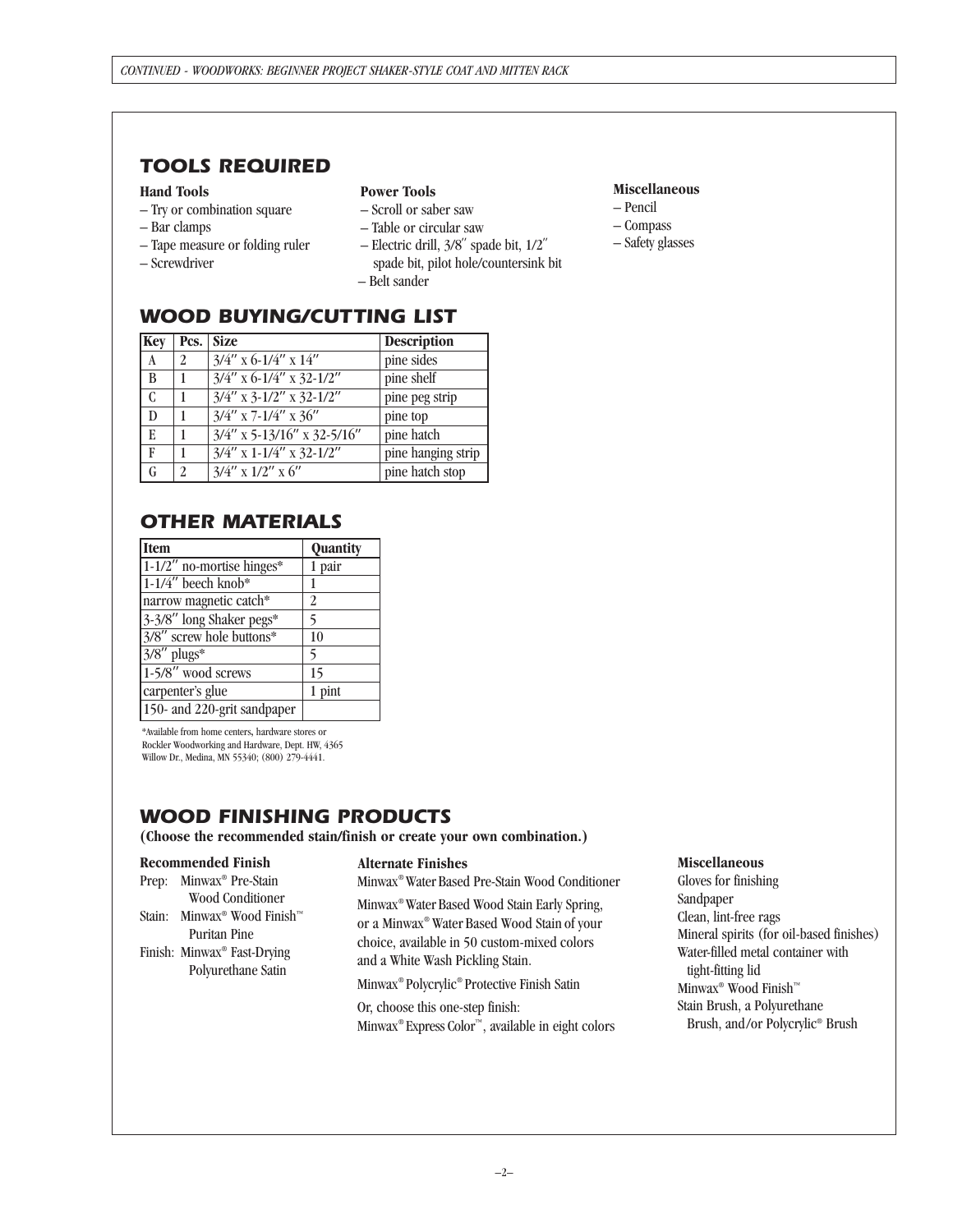### *BEFORE YOU BEGIN*

Good craftsmanship begins and ends with good work habits, so make the following steps part of your routine workshop practice. If you have any doubts or questions about how to proceed with a project, always discuss them with your shop instructor.

- Carefully and fully review plans and instructions before putting a tool to the project lumber.
- Work sensibly and safely. Wear safety goggles when doing work that creates flying chips and sawdust; wear the appropriate mask or respirator whenever making sawdust or working with thinners or other solvents.
- At the end of every work session, clean up your shop area and put away all portable tools.

### *CUTTING AND ASSEMBLY PROCEDURE*

Refer to the project illustration shown on page 6.

**1.** Using a compass and a straightedge, transfer the pattern measurements for Part A to the pine stock. Then cut the sides (A) with a jigsaw. Sand the curved edges smooth either by hand or with a drum sander. **2.** Cut and rip the shelf (B) to the length and width given in the Cutting List.

**3.** Cut and rip the top (D) to its length and width.

**4.** Cut and rip the hatch (E) to its length and width.

**5.** Cut the hanging strip (F) and the peg strip (C) to the same length as the shelf (B) and rip each of those pieces to their respective widths. **6.** Cut and rip the hatch stop (G) to its length and width.

**7.** Drill the 3/8**"** counterbore holes for the screw-hole buttons into the outside faces of parts A with your 3/8**"** spade bit. Make each hole 3/16**"** deep.

**8.** Drill the 3/8**"** counterbore holes in the top (D). These holes must be 3/8**"** deep.

**9.** Mark the center points for the 1/2**"** holes to be used for mounting the Shaker pegs into the peg strip (C). Use your 1/2**"** spade bit and drill the holes perfectly perpendicular to the peg strip to ensure that the pegs will project evenly when they're glued in place.

**10.** Lay the pieces on your workbench and, using no glue, preassemble the hanging strip  $(F)$ , the shelf  $(B)$ , the peg strip  $(C)$  and the sides  $(A)$ , clamping them together with a bar clamp.

**11.** Drill the holes for the wood screws with the combination pilot hole/countersink bit, using the center of the counterbore holes as a guide.

**12.** With the pieces still clamped together, screw the sides (A) to parts B, C and F. Fasten the top (D) to the sides in the same manner.

**13.** Glue and clamp the hatch stops to the inside of parts A.

**14.** Install the hinges to the underside of the top (D) and to the top of the hatch (E).

**15.** Install the magnetic catches to the face of each hatch stop (G).

**16.** Install the wood knob to the face of the hatch (E).

**17.** Glue the buttons, plugs and pegs into their corresponding holes. Use only a small drop of glue for the buttons but be sure to apply a thin coat of glue completely around the plugs and the base of the pegs. This will swell the wood and ensure a tight fit. After the glue is dry, trim or belt-sand the four plugs flush with the top.

### *STAINING AND FINISHING*

*Woodworker's Tip: Though you may be tempted to cut short your sanding and wiping time, don't do it. Both of these tasks are very important steps in obtaining a high-quality finish. Remember, it is the finish, just as much as the fit and smoothness of the parts, that will have great bearing on how people judge your craftsmanship. To ensure an excellent result, follow the steps listed below and also the instructions that the finish manufacturer puts on its products.*

### **FINISHING TIPS**

- Use scraps of wood to test the stains and finishes you are planning to use. On the back of the scrap, mark the stain/finish combination and the type of wood. Allow all samples to dry thoroughly before making your final finish selection. Save your samples for quick reference on future projects.
- All stains and finishes must be allowed to dry thoroughly between coats. Remember that drying times can vary due to humidity and other climate conditions.
- If you have some leftover stain or finish, wipe the can rim so that stain or finish in the rim won't dry out and prevent the lid from forming a tight seal.
- Brushes used for oil-based finishes must be cleaned with mineral spirits; for water-based products such as Minwax ® Polycrylic® Protective Finish, clean brushes with warm water and soap.

**1.** Sand the entire piece with 150-grit paper, then move up to 220-grit to complete the pre-finish smoothing. Sand using with-the-grain strokes to remove any marks or scratches that may have occurred during assembly. Dust off the piece and wipe it carefully with a clean, lint-free rag dampened with mineral spirits.

**2.** Soft, porous woods like pine have a tendency to absorb stain unevenly. To prevent streaking and blotching apply Minwax ® Pre-Stain Wood Conditioner following the directions on the label. After 15 minutes, wipe off all excess Conditioner using a clean, lint-free rag. Proceed to the staining within 2 hours.

**3.** Do the staining in two steps, starting on the interior surfaces and then moving to the exterior surfaces. Apply the Minwax<sup>®</sup> Wood Finish<sup>™</sup> Puritan Pine (or the stain color of your choice) to the interior surfaces using either a rag or a brush. Allow the stain to set for about 10 to15 minutes then wipe off any remaining excess. Repeat for the exterior surfaces. Allow the stain to dry for 24 hours before applying the finish.

*Woodworker's Tip: When wiping off stain, make certain that your last wipe with the cloth goes with the grain of the wood. This way, any stain you might miss during wipe-off will be visually minimized by the wood grain.* 

**4.** Apply Minwax® Fast-Drying Polyurethane following the directions on the can. To obtain the look of hand rubbing, use Satin finish. If a high shine is desired, use Gloss. In either case, use a brush intended for use with Polyurethane. Allow the first coat to dry overnight.

**5.** The next day, sand all surfaces lightly with 220-grit paper using with-the-grain strokes. Dust off and wipe all surfaces with a clean, lint-free rag dampened with mineral spirits. Apply a second coat of Polyurethane and set the piece aside to cure overnight.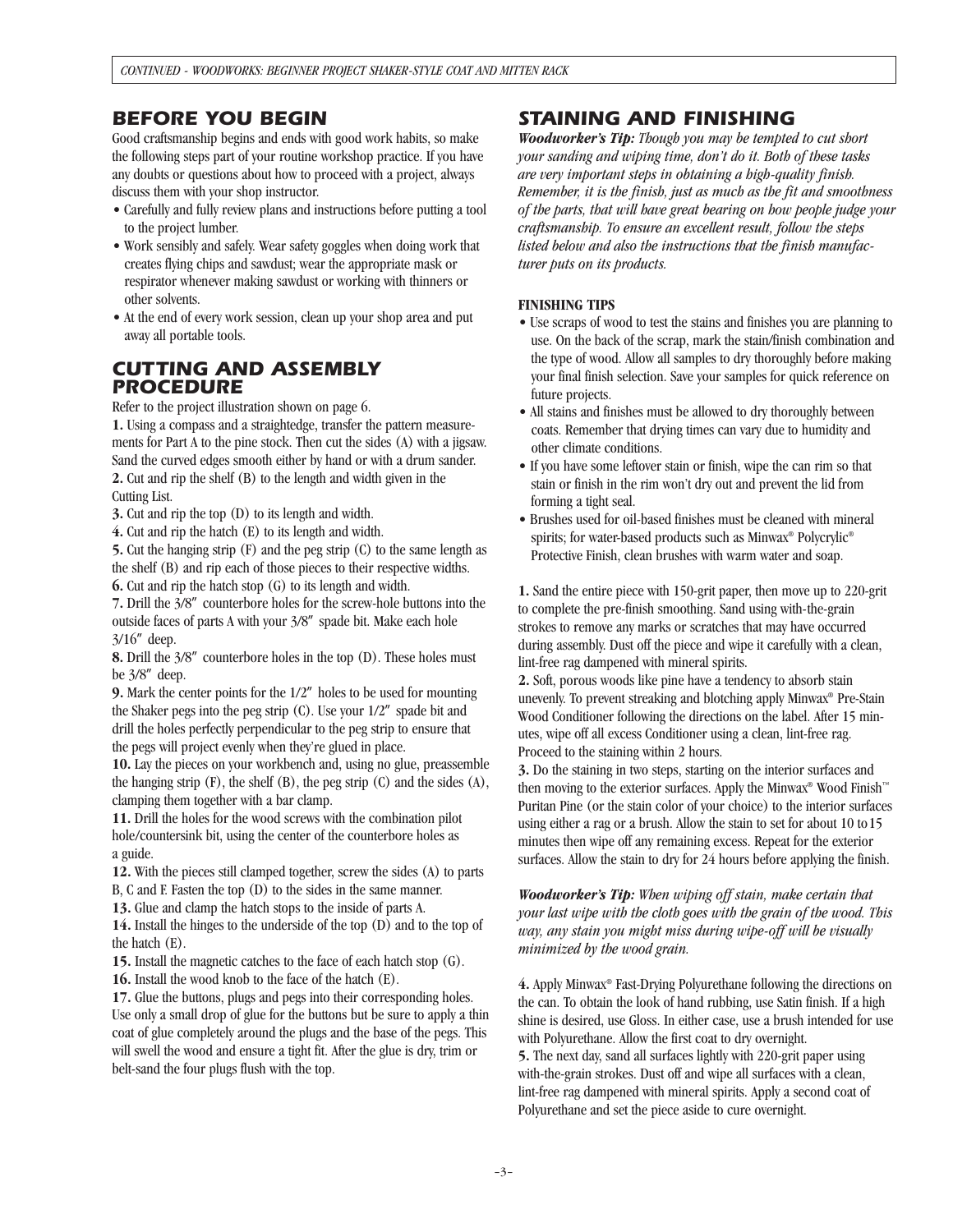**6.** The next day, sand all surfaces lightly with 220-grit paper. Dust off and wipe the piece with a clean, lint-free rag dampened with mineral spirits and apply the third and final coat of Polyurethane. Allow the piece to cure for several days before installing and using the rack.

### **If you opt for a water-based finish:**

All the basic finishing steps, such as sanding, dusting and wiping off, apply when working with water-based finishes. Following are the basic steps to a water-based finish:

1. When using a water-based stain, first apply a coat of Minwax® Water Based Pre-Stain Wood Conditioner, which will help to ensure uniform penetration of the stain. Apply the Conditioner with a nylonpolyester brush and allow it to penetrate for about 5 minutes. Then wipe any excess off the surface with a clean, lint-free cloth.

**2.** Wait about 15 minutes, then use 150-grit sandpaper to remove any "whiskers" raised by the Conditioner.

**3.** Apply the stain you selected with either a nylon/polyester brush or clean rags. Allow the stain to penetrate no longer than 3 minutes. While the stain is still wet, wipe off all excess with a clean cloth that has been lightly dampened with stain. Allow the piece to dry for 2 hours before applying a second coat, if desired. Allow the piece to dry overnight before applying the clear finish.

*Woodworker's Tip: Minwax*® *Water-Based Wood Stain is available in 50 custom-mixed colors and a White Wash Pickling Stain. This means that you aren't limited to just wood colors (pine, oak, walnut, etc.). Instead, you can actually pick and apply a color to complement the décor of the room in which the rack will be displayed. For this reason, make sure you look over all of the Minwax*® *color charts before making your final selection.*

**4.** Applying Minwax® Polycrylic® Protective Finish is the final step. Stir the contents of the can thoroughly before starting and periodically repeat the stirring during your work session.

**5.** Working a small area at a time to maintain a wet edge, apply the first coat. Work quickly and make the final strokes in each newly finished section using with-the-grain brushstrokes.

**6.** Allow the finish to dry a minimum of 2 hours and then sand lightly with 220-grit sandpaper wrapped around a soft backup block. Thoroughly dust off and wipe all surfaces with a water-dampened rag.

**7.** Repeat steps 4, 5 and 6 to apply the second and third coats. **8.** Allow the piece to rest for about a week before installing and using the rack.

### **If you opt for a one-step finish:**

This finishing technique, a combined gel stain and protective finish, is an easy one to use. Yet, it permits you to achieve a handsome handrubbed look in just a couple of hours. Use it only on raw wood or over previous coats of Minwax® Express Color™.

**1.** Sand surface smooth, to the 150-grit stage. Dust thoroughly and remove all dust with a clean, lint-free rag.

**2.** Shake the tube of Express Color™ for about 15 seconds.

**3.** Squeeze the tube gently and apply Express Color™ using a clean, soft cloth or foam brush.

**4.** Remove excess wiping lightly with a clean, soft cloth.

**5.** For a deeper color an sheen, wait one hour, then apply a second coat.

- **6.** Immediately after each use, tightly close the tube.
- **8.** Cleanup is with soap and water.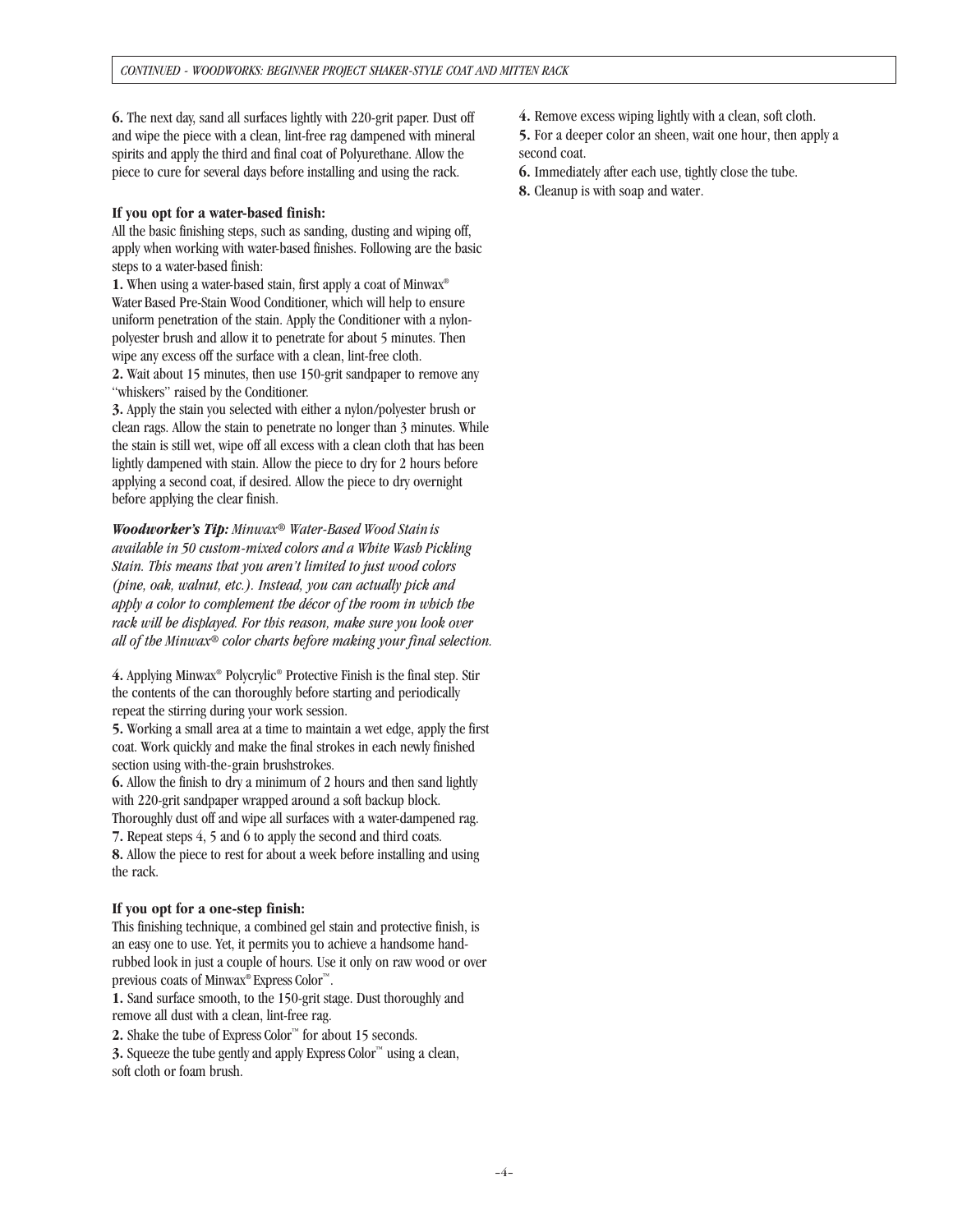### **PRODUCT SAFETY**

For your safety and the safety of those you work with, always read the safety warnings, which manufacturers print on their labels, and follow them to the letter. Typical safety advice and instructions will contain information such as the following:

**WARNING!** Removal of old paint by sanding, scraping or other means may generate dust or fumes that contain lead. Exposure to lead dust or fumes may cause brain damage or other adverse health effects, especially in children or pregnant women. Controlling exposure to lead or other hazardous substances requires the use of proper protective equipment, such as properly fitted respirator (NIOSH approved) and proper containment and cleanup. For more information, call the National Lead Information Center at 1-800-424-LEAD (in U.S.) or contact your local health authority.

**DANGER! MINERAL-BASED PRODUCTS ARE HARMFUL OR FATAL IF SWALLOWED. SKIN IRRITANT. COMBUSTIBLE. KEEP OUT OF REACH OF CHILDREN. DANGER:** Contains mineral spirits. Harmful or fatal if swallowed. Do not take internally. Skin irritant. Avoid contact with skin and eyes. Wear rubber gloves and safety glasses when handling. Combustible. Do not use or store near heat, sparks, flame or other source of ignition. Close container after each use. Avoid inhalation and use only with adequate ventilation. If using indoors, open all windows and doors to make sure there is fresh air movement. If you experience light-headedness, dizziness or headaches, increase fresh air movement or leave the area. Reports have associated repeated and prolonged occupational overexposure to solvents with permanent brain and nervous system damage. Intentional misuse by deliberately concentrating and inhaling the contents may be harmful or fatal. **FIRST AID:** If swallowed: Do not induce vomiting. Call physician immediately.

**FOR SKIN CONTACT:** Wash thoroughly with soap and water. If irritation persists, get medical attention.

**FOR EYE CONTACT:** IMMEDIATELY flush eyes thoroughly with water, then remove any contact lenses. Continue to flush eyes with water for at least 15 minutes. If irritation persists, get medical attention. **IF AFFECTED BY INHALATION:** Immediately remove to fresh air. If symptoms persist, call physician.

#### **When using Minwax Polycrylic Protective Finish:**

VAPOR HARMFUL. Use only with adequate ventilation. To avoid overexposure, open windows and doors or use other means to ensure fresh air entry during application and drying. If you experience eye watering, headaches or dizziness, increase fresh air supply or wear NIOSHapproved respiratory protection or leave the area. Avoid contact with eyes and skin. Wash hands after using. Keep container closed when not in use. Do not transfer contents to other containers for storage.

#### **DO NOT TAKE INTERNALLY.**

FIRST AID. In case of eye contact, flush thoroughly with large amounts of water for 15 minutes and get medical attention. For skin contact, wash thoroughly with soap and water. In case of respiratory difficulty, provide fresh air and call physician. If swallowed, get medical attention immediately.

### **DELAYED EFFECTS FROM LONG-TERM OCCUPATIONAL OVEREXPOSURE.**

Contains solvents that can cause permanent brain and nervous system damage. Intentional misuse by deliberately concentrating and inhaling the contents may be harmful or fatal.

#### **SAFE DISPOSAL OF RAGS AND WASTE.**

Please be mindful of the safe way to dispose of rags and other waste. Rags, steel wool and other waste products soaked with oil finishes or solvents may spontaneously catch fire if improperly discarded. Place rags, steel wool and other waste immediately after use in a water-filled metal container. Tightly seal and dispose of the waste materials in accordance with local trash removal regulations. Be sure to keep the waste out of reach of children.

**This project adapted with permission from** *American Woodworker* **magazine, 2915 Commers Drive, Suite 700, Eagan, MN 55121. © Copyright 1998. All Rights Reserved. For subscriptions call toll-free: 800 666-3111.**